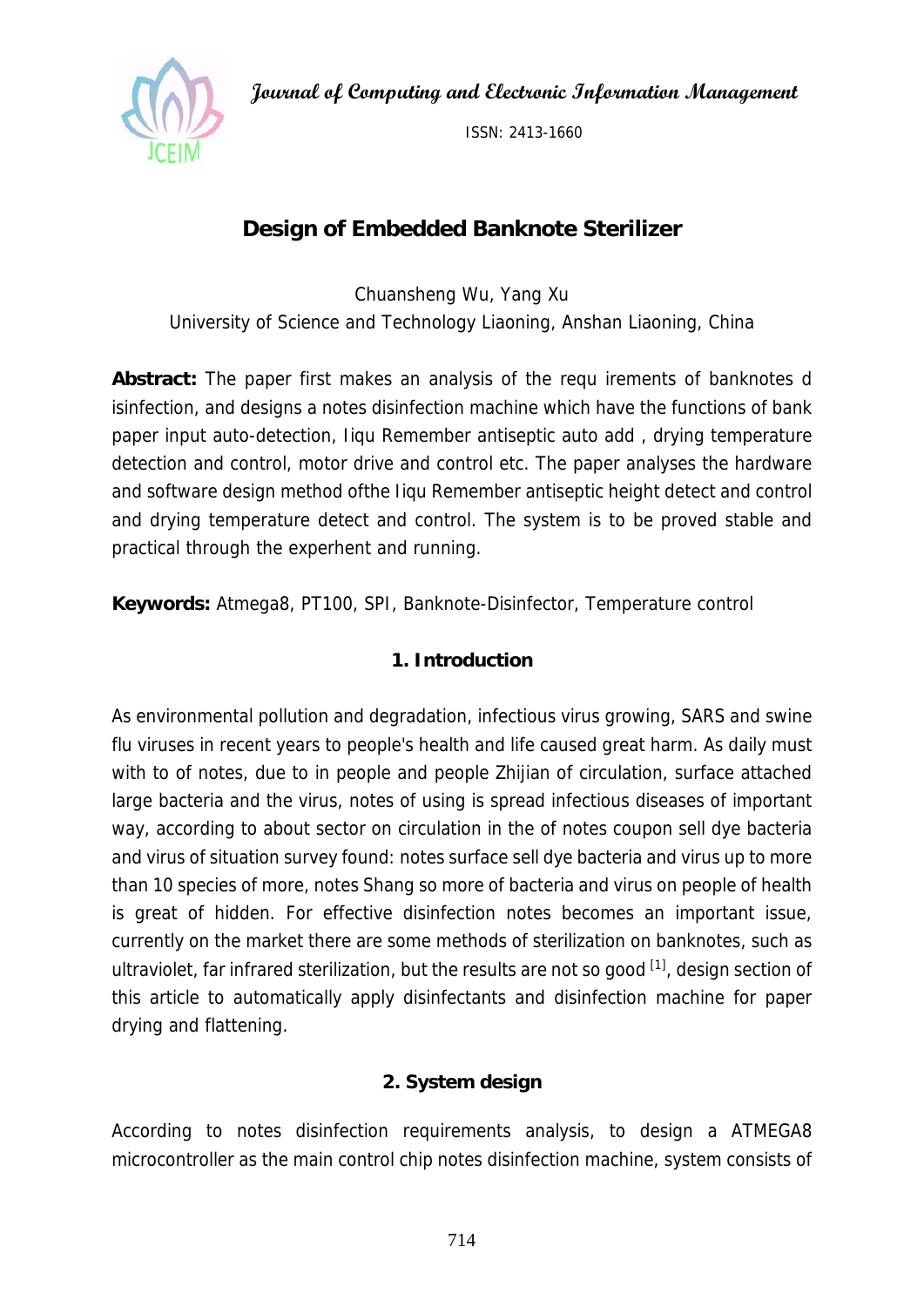banknotes into detection, temperature detection, liquid level detection detect links, including running status indicators, temperature display, automatic liquid control, output control aspects of motor control and temperature control. System block diagram in Figure 1 below.





FIG. 1 System block diagram

ATMEGA8 Single chip microcomputer is ATMEL Company launches AVR Single chip machineAVR single chip microcomputer abandoned complex instructions the computer (CISC toward instruction complete course using reduced instruction set (RISC), short fetch cycle and prefetch instructions to achieve flow, so you can perform high-speed directive, up to 1MIPS/MHZ. Everywhere is ~3 PWM channels, can realize less than 16 bits, phase and frequency adjustable PWM pulse width modulation output. There are 18 different independent sources, and has a specific interrupt enable bit, improve the security of the system. Chip integrates a larger-capacity non-volatile program and data memory, working memory, storage space is sufficient to satisfy the needs and for the expansion of the system to provide the necessary guarantees. 23 programmable I/O port, can be arbitrarily defined I/O input / output direction of driving ability, can be directly driven LED high current load, and most of the I/O port for reuse, except as a general purpose digital I/O use its second function can be used as chip peripheral circuit interfaces. Three timer / counters, in addition to the usual timing and counting functions can be achieved, but also has to capture, compare, PWM outputs, more powerful features such as real-time clock counts. ADC and DAC conversion, analog input and output digital signals directly. Watch-dog circuit, once the program enters an infinite loop can be reset automatically to ensure the reliability of the system. Free,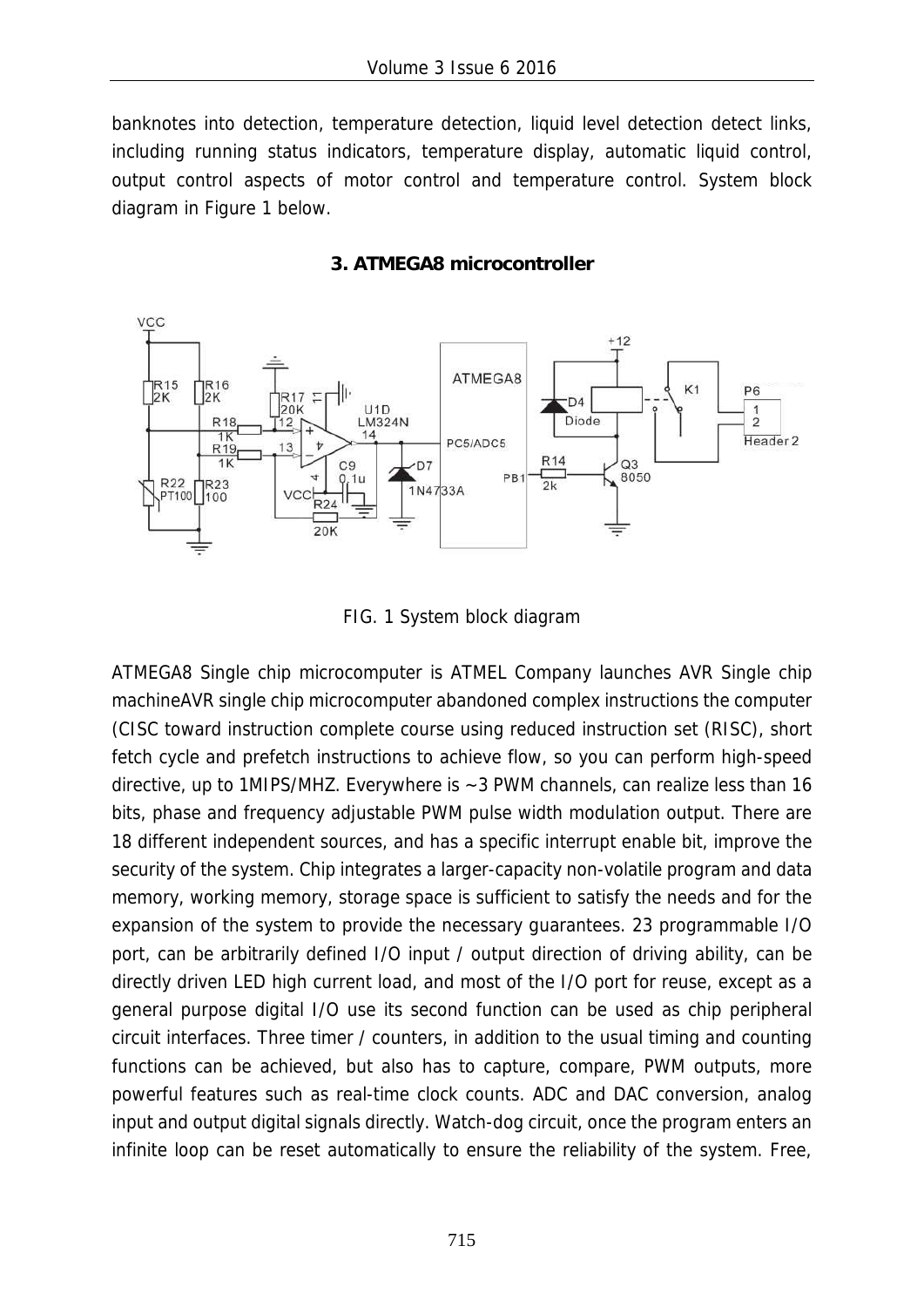energy saving, power off three low power mode, it is suitable for low power system requirements.

The system used in the design of probe for the detection of level of disinfectant, and according to the State-controlled tank battery valve movement, so as to realize the function of automatic liquid filling. Disinfectant liquid level detection using the principle of the probe, will install three probes into different height when when soaked in a liquid between two, less resistance between the two, when they have no liquid immersion, resistance is bigger. In the circuit of using LM 324 comparison of operational amplifier circuit to convert the liquid level changes causing resistance information voltage change, liquid-level measurement and control circuit in Figure 2 below. Water inlet is controlled by single-chip I/O through the transistor driving control solenoid valve.



FIG. 2 Liquid level measurement and control circuit diagram

If high level-end signal is detected, stop adding liquid, if low Level ends when a signal is detected, open and fluid. Add liquid and liquid stop a difference between values, avoid fluctuation back and forth near the level at some point the frequent movement of liquid level control.

## **4. Temperature measurement and control**

4.1 design of temperature detection circuit

Temperature detection is one of the core components of the system, directly affect the precision of temperature measurement system and select a suitable temperature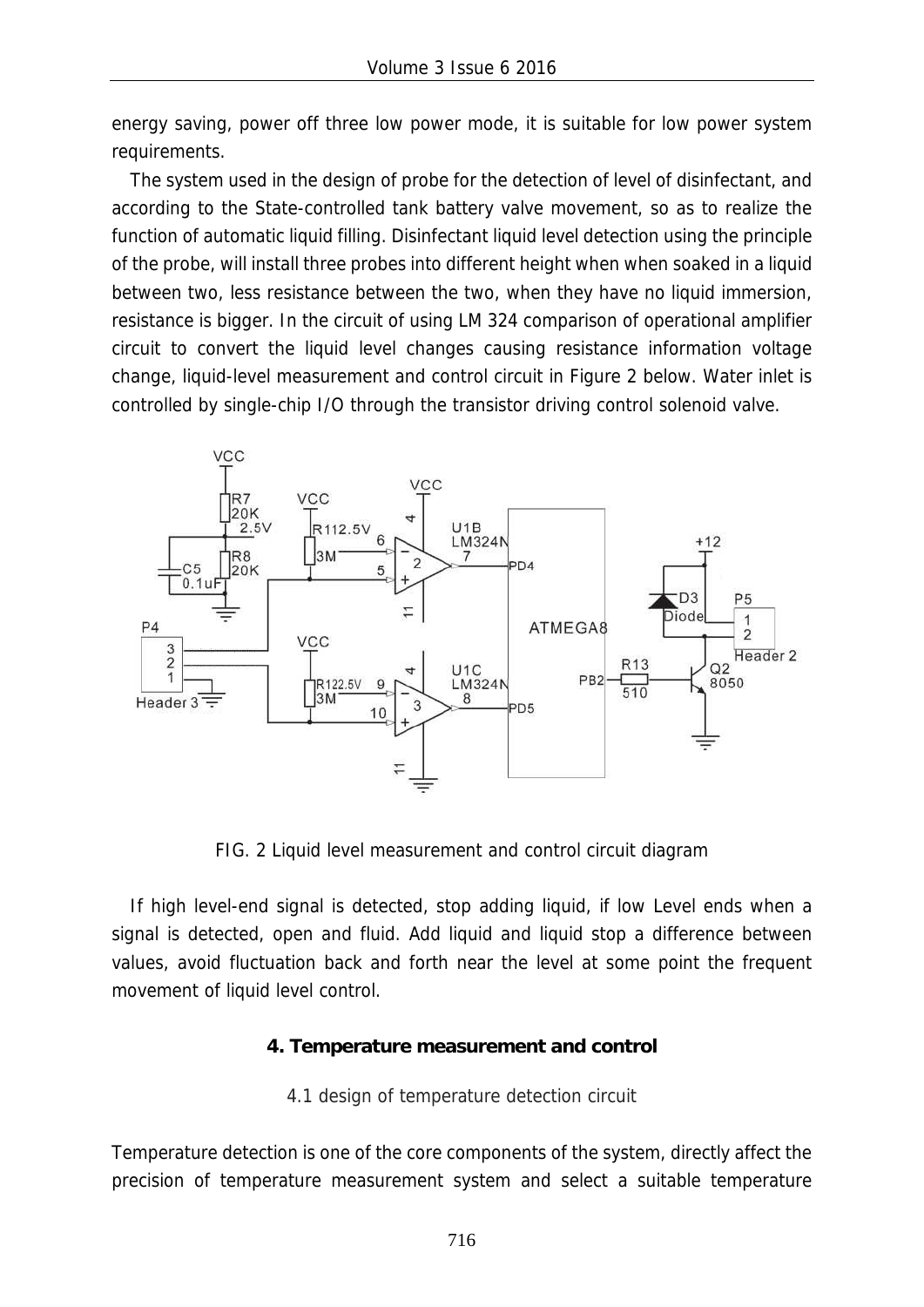sensor and design of a high temperature detection circuit is very important. Common banknotes into detection drying temperature detection sensors are resistive temperature sensor, thermocouple sensor and integrated temperature sensor. Integrated temperature sensor as DS18B2Q measurement of precision high, but measurement of process occupied more of CPU resources, measurement temperature of range is not is wide; for resistance type temperature sensor, has General of thermistor sensor, also has precision high of platinum resistance sensor, from measurement of precision and measurement of range analysis, platinum resistance sensor has better of linear degrees and more wide of temperature measurement range, so in this system selection PT1QQ platinum resistance temperature sensor.

0-100C within thePT1QQ Platinum thermal resistance approximate linear relationship between resistance and temperature, the temperature resistance can be approximated as:

Rt Is the temperature for fC Shi PT1QQ Resistance value.

Detection circuit design is also very important in the sensor, platinum RTD sensor, using the bridge and op-amp amplifier of signal detection, temperature measurement and control circuit in Figure 3 temperature measurement and control circuit diagram Expression of the op-amp's output voltage as follows:

## 4.2 Temperature data acquisition and control

In this system, by PT1QQ temperature sensor temperature data, the amplified voltage signal amplifier circuit, and into single chip, the system does not use an external a/d converter, instead of using the ATM EGA8 MCU internal a/d converter,ATM EGA8 single chip has a built-in 8 Lu 1Q A^D converter, through PC parallel multiplexing ' the internal a/d converters-related settings, AD conversion in the interrupt handler to read the temperature data collected, and to count the number of temperature acquisition, Collection of temperature set temperature acquisition complete flags of the number ten. Using the software filter method, remove 1Q data of maximum and minimum values, on the middle of the 8 data averaging and data back to the calculated temperature value.

Temperature control procedures flowchart Temperature control of the system by comparing the detected temperature value and the set temperature value to determine whether to heat control and decide whether Read into the detected temperature Paper money into testing. When the detected temperature value is lower than the set temperature value, drying-lamp for heating control, red light is on, the green indicator represents the system is elevated, while closing note entered testing, even with the note into the input port, the motor does not turn. When the temperature exceeds the